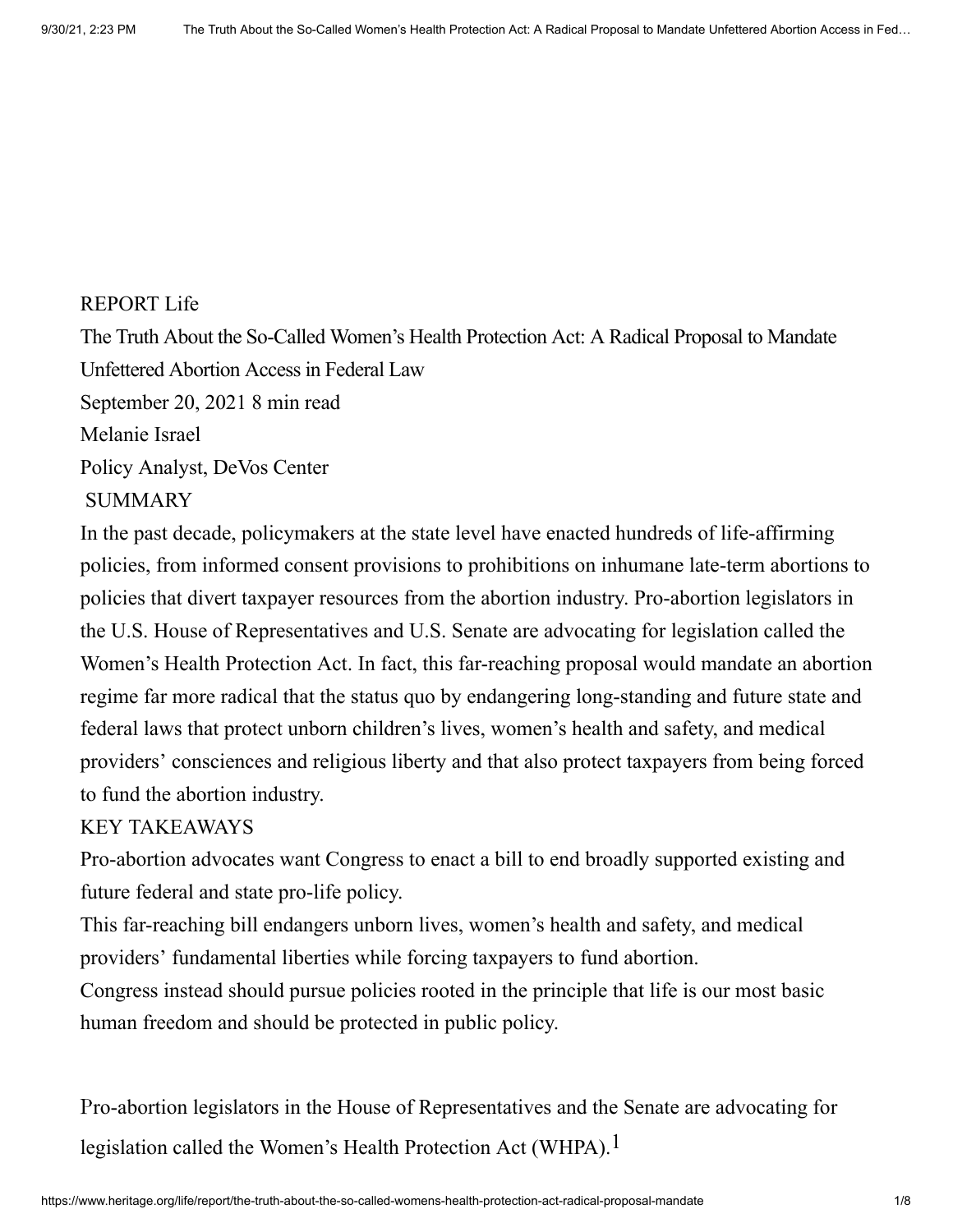Despite claims that it simply codifies Roe v. Wade, the bill mandates an abortion regime that would be far more radical than the status quo.

The WHPA's stated purpose is to "promote access to abortion" by effectively repealing broadly supported existing pro-life policy and prohibiting the enactment of pro-life policy in the future. It would endanger long-standing state and federal laws that have been put in place over the past 40 years. It would endanger essentially all state-level abortion laws protecting the unborn and women's health—including from inhumane late-term abortion procedures—as well as existing state and federal laws protecting medical providers' consciences and religious liberty and various provisions limiting taxpayer funding for abortions. These policies have been enacted by duly elected representatives around the country and represent broadly supported consensus policies. $2$ 

<span id="page-1-0"></span>Their repeal would reverse decades of emerging bipartisan consensus on abortion and replace that consensus with the Left's radical policy vision. Sweeping Scope Beyond Roe v. Wade

<span id="page-1-1"></span>Supporters' claims that the bill would simply "codify Roe v. Wade" are misleading and inaccurate. The bill would effectively repeal existing state laws, expressly prohibit future laws that regulate abortion and the abortion industry, and place at risk long-standing federal policies that reflect more than 40 years of bipartisan consensus. Since 1973, states have enacted more than 1,300 life-affirming policies—more than 500 in the past decade alone.<sup>3</sup>

<span id="page-1-2"></span>These laws have been enacted by policymakers duly elected by their constituents, and some have been litigated all the way to the Supreme Court and deemed constitutional. The WHPA simply ignores numerous long-standing laws protecting critical interests such as "protecting the integrity and ethics of the medical profession" and "regulating the medical profession in order to promote respect for life, including life of the unborn."<sup>4</sup>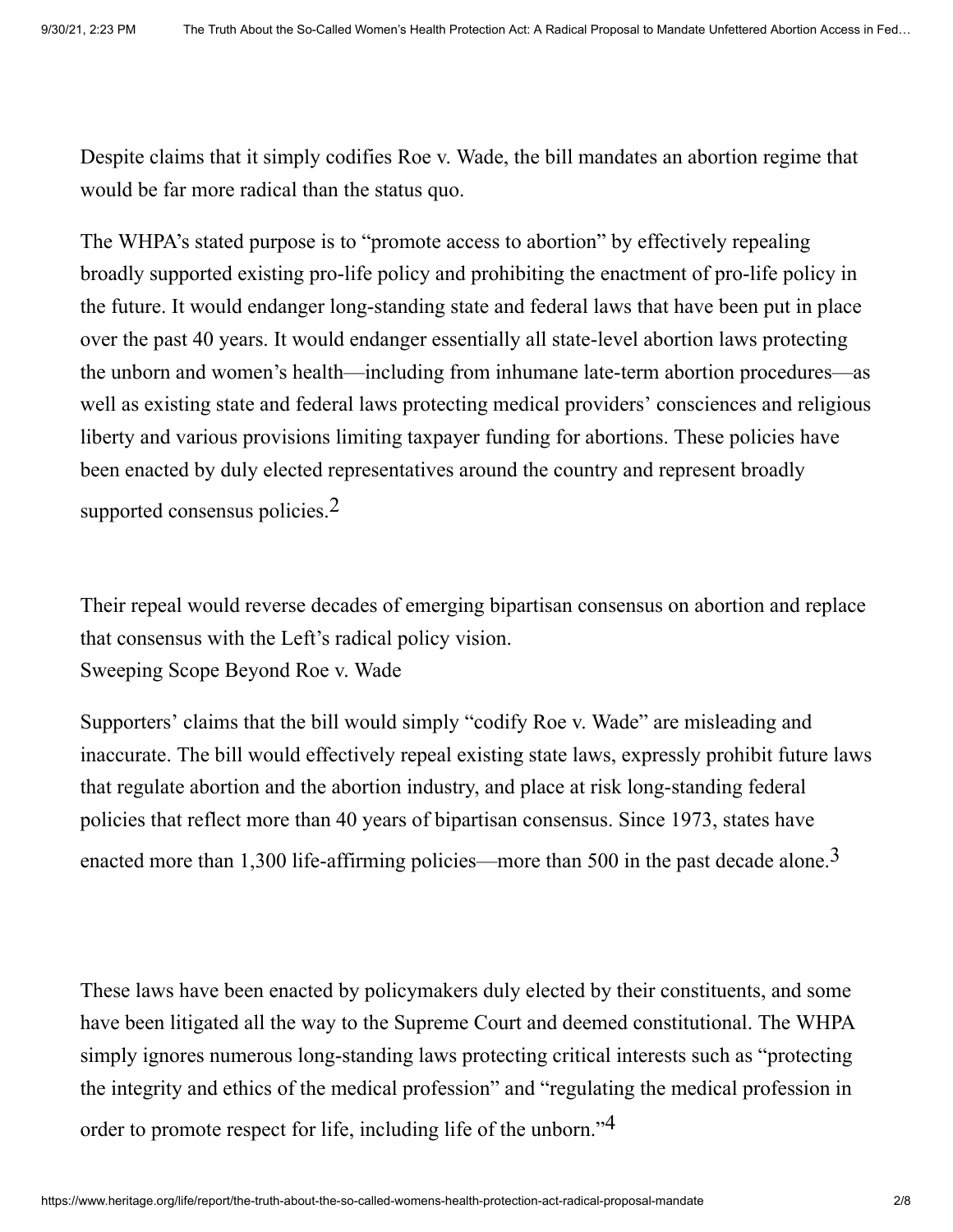Get exclusive insider information from Heritage experts delivered straight to your inbox each week. [Subscribe to The Agenda >>](#page-5-0)

The bill prohibits government entities from imposing any limitation or requirement that "expressly, effectively, implicitly, or as implemented singles out" and "impedes access to" abortion. The bill does not define what it means to "single out" abortion. The bill provides narrow exceptions if a requirement "significantly advances the safety of abortion services or the health of patients" and such safety "cannot be advanced by a less restrictive alternative measure." However, the factors "a court may consider" in deciding whether a requirement "impedes access to abortion" include overly broad examples such as whether the limitation or requirement "interferes" with an abortion provider's ability to perform an abortion and whether the limitation or requirement is "reasonably likely to directly or indirectly increase the cost of providing…or obtaining abortion services (including costs associated with travel, childcare, or time off work.)"

<span id="page-2-0"></span>Through numerous references to "medically comparable procedures," the bill ignores longestablished precedent that abortion is, in the words of the Supreme Court, a "unique act"<sup>5</sup>

<span id="page-2-1"></span>and "inherently different from other medical procedures." $6$ 

<span id="page-2-2"></span>Moreover, the bill makes no reference to the second human being directly affected by the abortion procedure: the unborn child. (This is a change from versions of the bill introduced in earlier Congresses, which used the term "fetus" in the definition of abortion.<sup>7</sup>

## ) Threatening Policies that Protect Unborn Children

If enacted, the WHPA would threaten policies that protect unborn children in a variety of ways. The bill would prevent state protections for children from abortion based on their sex, race, or diagnosis of a genetic abnormality such as Down Syndrome—policies that, in the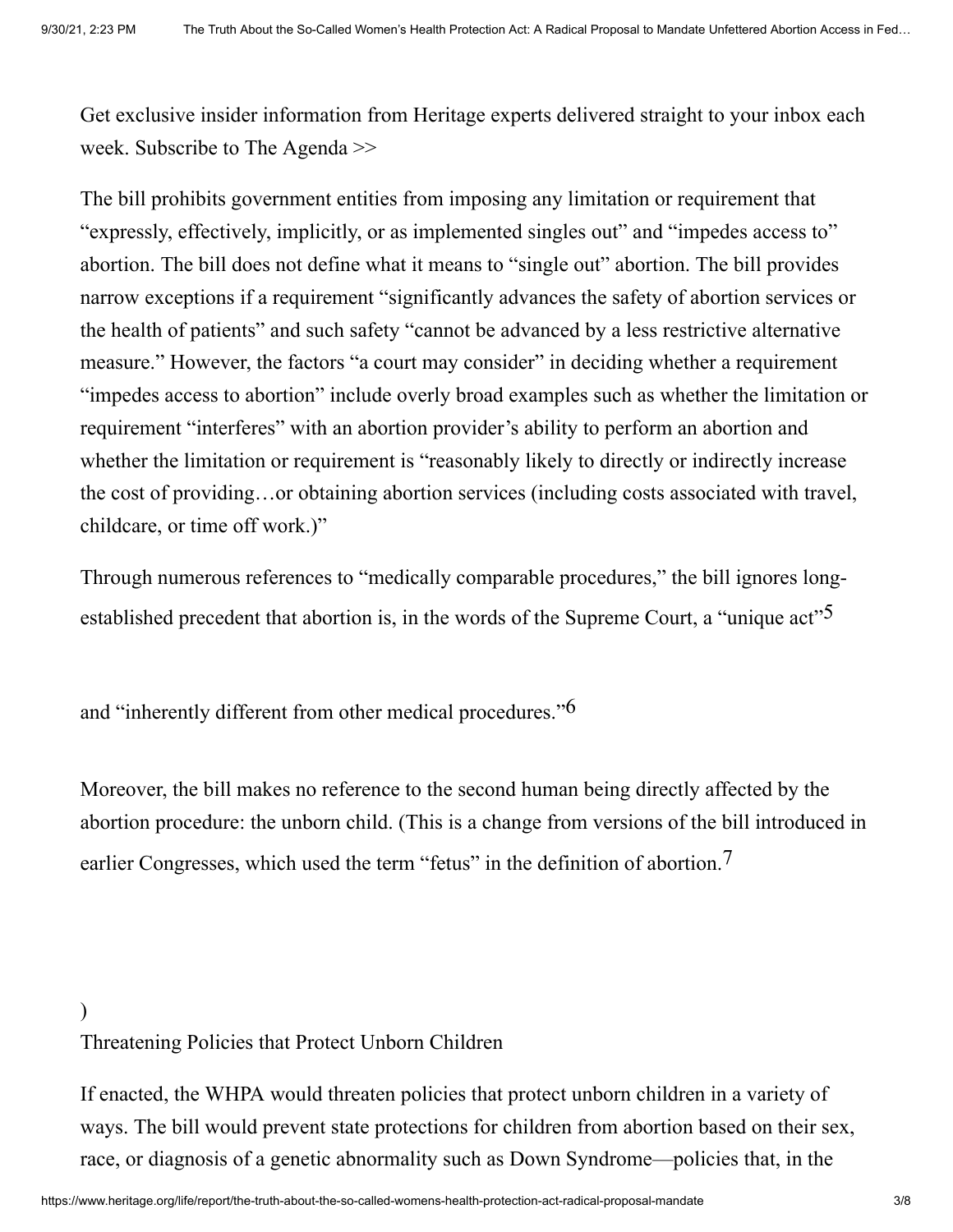<span id="page-3-0"></span>words of Justice Clarence Thomas, "promote a State's compelling interest in preventing abortion from becoming a tool of modern-day eugenics."8

It would also prevent states from enacting policies that protect children after they can survive outside the womb—something that more than half of the states currently address. The bill disallows post-viability abortion restrictions if the abortion provider believes that continuing the pregnancy would "pose a risk to the pregnant patient's life or health." The term "health" is never defined in the bill and has been considered elsewhere, in courts and in states, to include factors like emotional health, age, and financial health.

The WHPA would disallow widely supported policies that reflect advances in scientific knowledge of fetal development. More than a dozen states have acted to protect women and their unborn children from inhumane late-term abortions performed after 20 weeks, at which point scientific evidence suggests that the baby can feel excruciating pain during an abortion procedure. 9

<span id="page-3-2"></span><span id="page-3-1"></span>Such a policy has been introduced and voted on repeatedly, though not enacted, in the U.S. Congress in a bill titled the Pain-Capable Unborn Child Protection Act, or "Micah's Law." $10$ 

Threatening Policies that Protect Women's Health and Safety

The WHPA would prevent states from enacting critical informed-consent policies that allow women to make fully informed decisions. From reflection periods to the opportunity for a woman to view the ultrasound image of her unborn child or listen to the sound of the heartbeat, the WHPA would jeopardize a state's ability to ensure that women have the opportunity—and the time—to receive valuable information that informs the decision as to whether or not to have an abortion.

The WHPA would prevent states from mitigating serious abortion-related health risks that become more pronounced the farther along a woman is in her pregnancy. It would prevent states from adequately regulating abortion facilities unless such requirements are similar to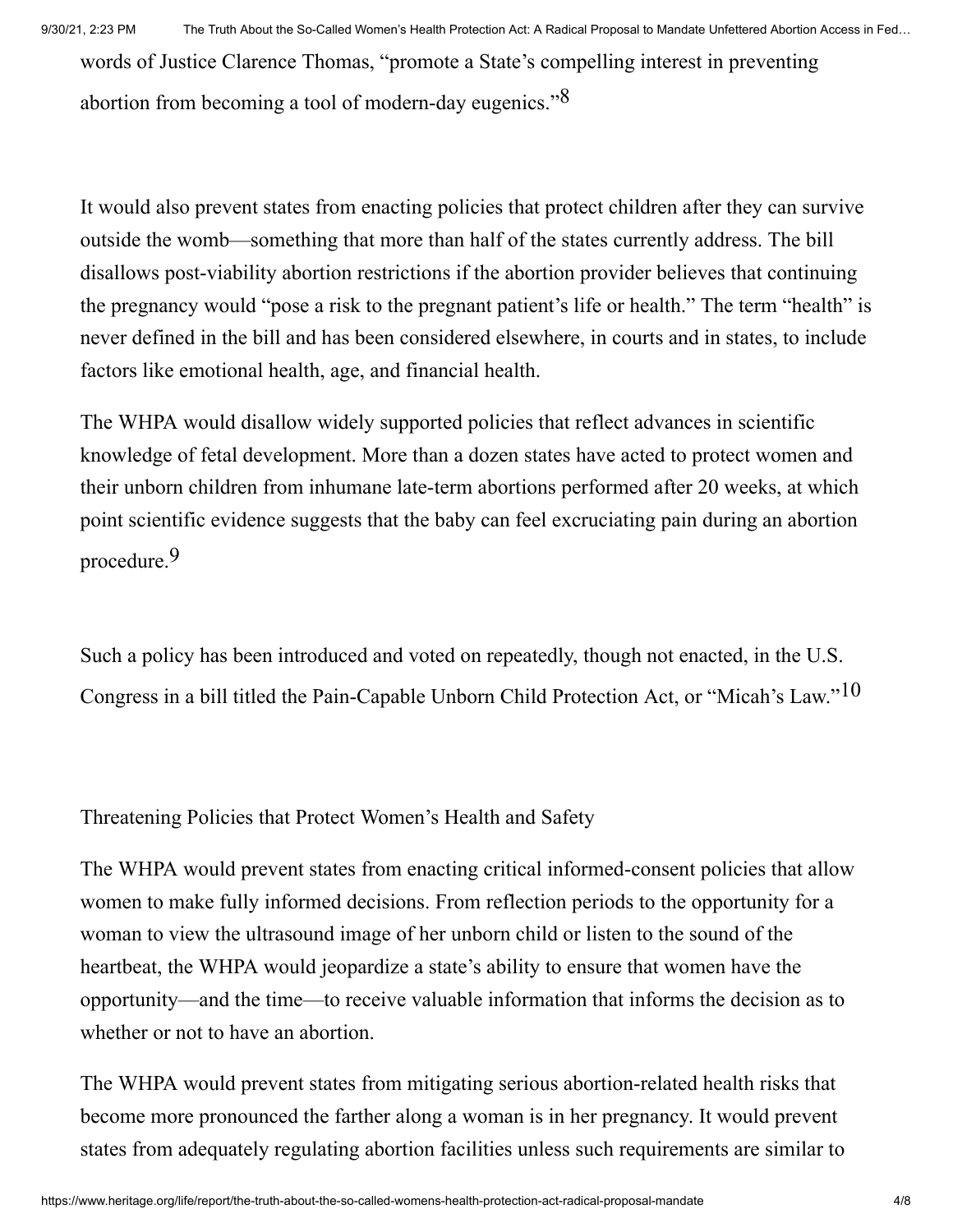those for a facility where "medically comparable procedures" occur. This vague construction and the fact that abortion is unlike any other medical procedure raise the prospect of a selfregulated abortion industry. It would also prevent states from enacting safety measures regarding chemical abortion—a process that carries a complication rate four times that of surgical abortion<sup>11</sup>

<span id="page-4-1"></span><span id="page-4-0"></span>—such as requiring in-person dispensing of chemical abortion pills and prohibiting telemedicine abortion. 12

Threatening Conscience Rights and Religious Liberty

The WHPA prohibits a "limitation on a health care provider's ability to provide immediate abortion services when that health care provider believes, based on the good-faith medical judgment of the provider, that delay would pose a risk to the patient's health" and defines "health care provider" to mean individuals and entities. Because of the law's vague references to patient "health" and its explicit instruction to courts to "liberally construe" the bill's provisions, existing state and federal laws that prohibit discrimination based on moral or religious objections to abortion would be under threat.

For more than 40 years, such laws have ensured that individuals and entities such as doctors, nurses, and religiously affiliated hospitals do not have to violate their moral or religious convictions, and the WHPA threatens this fundamental right. It further threatens Americans' fundamental First Amendment rights by explicitly stating that the Religious Freedom Restoration Act of 1993 will not provide recourse if a policy otherwise runs afoul of the WHPA.

Threatening Policies that Restrict Taxpayer Funding for Elective Abortions

The WHPA says that it does not apply to "insurance or medical assistance coverage of abortion services" but does not define what such insurance or coverage entails. It remains an open question, then, what types of funding restrictions on abortion would survive under the WHPA.

The WHPA has been revised many times since 2013 when it was first introduced and has been addressed in numerous committee hearings. Its sponsors have had ample opportunity to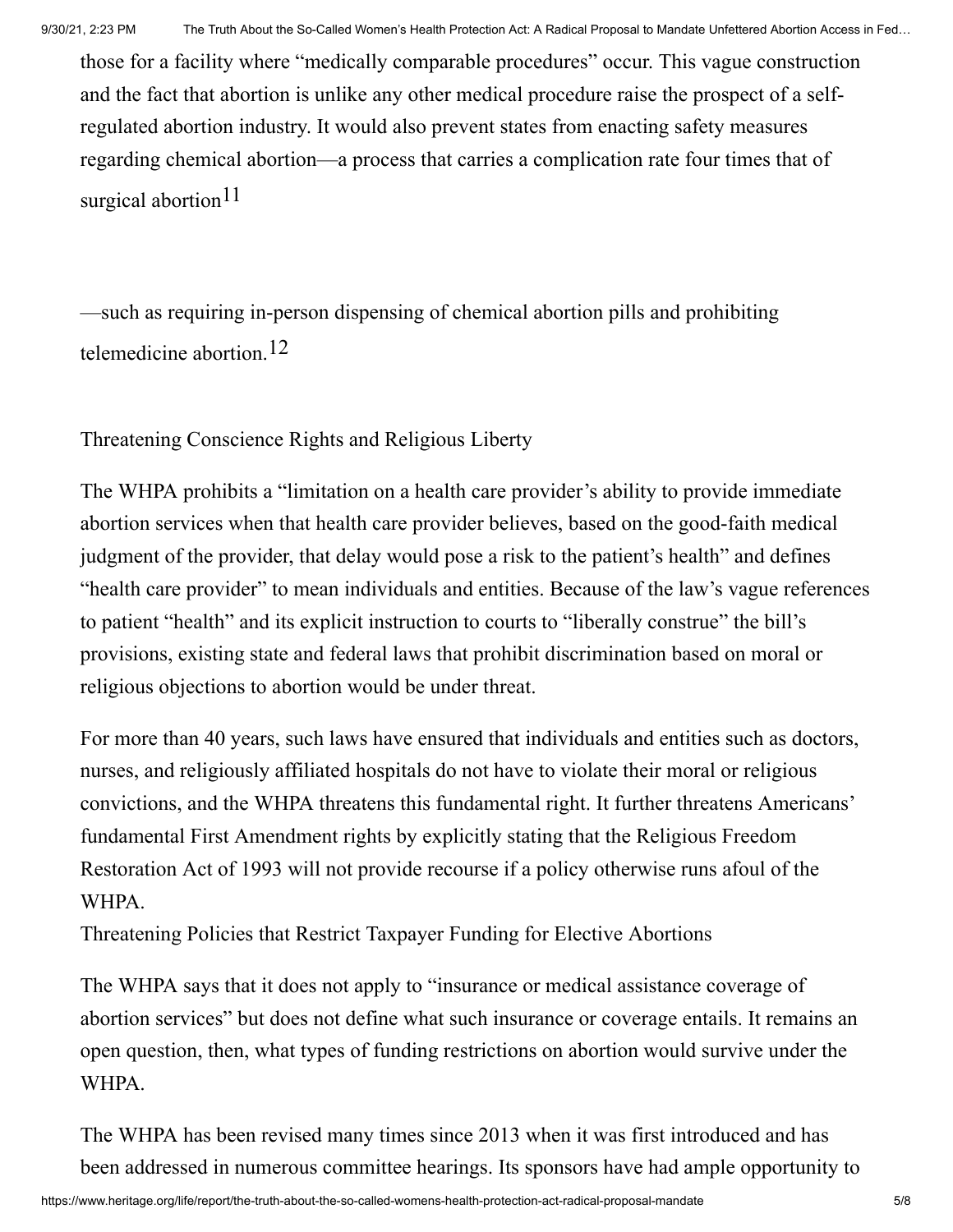clarify exactly how the WHPA would interact with state and federal policies that disentangle taxpayer dollars from elective abortion, and they have chosen not to do so. This ambiguity, taken in the context of the rest of the bill (like language prohibiting policies that increase the cost of abortions), raises the possibility that the Hyde Amendment and similar policies that prohibit funding for elective abortions in government programs would not survive the WHPA. Conclusion

<span id="page-5-1"></span>If enacted, the Women's Health Protection Act would threaten hundreds of state and federal pro-life policies that have been enacted by duly elected representatives in response to the wishes of their constituents. Broadly supported consensus policies,  $^{13}$ 

including restrictions on taxpayer funding for abortions and policies that protect both women and unborn children from inhumane late-term abortion procedures, would be put in jeopardy. Despite claims that it simply codifies Roe v. Wade, the bill mandates an abortion regime that would be far more radical than the status quo.

Americans broadly support policies that the WHPA would disallow. Many Americans across the country also are working to help women who face the reality of an unplanned or challenging pregnancy, believing that women and children deserve better than abortion. Rather than take away the American people's ability to have a say in pro-life policymaking, Congress should pursue policies that protect innocent unborn human lives.

Melanie Israel is a Policy Analyst in the Richard and Helen DeVos Center for Religion and Civil Society, of the Institute for Family, Community, and Opportunity, at The Heritage Foundation.

<span id="page-5-0"></span>Get Inside Information on the Policies Shaping America

Each week, The Heritage Foundation publishes a limited-release newsletter with all of the latest news and updates on the critical policy issues being discussed on the Hill. Stay in the know when you sign up today.

First Name:

Last Name:

Email: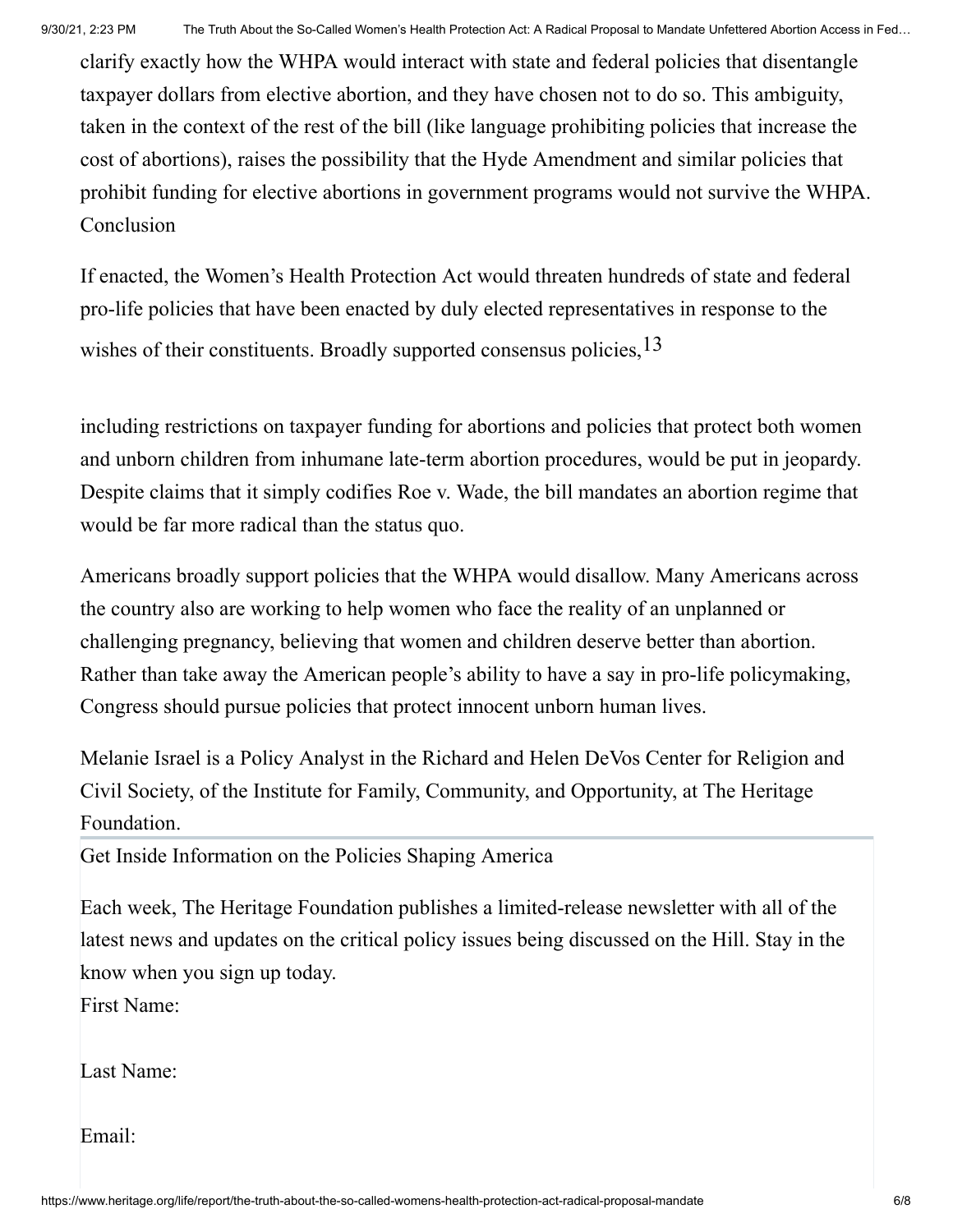$[1]$ 

S. 1975, Women's Health Protection Act of 2021, 117th Cong., introduced June 8, 2021, https://www.congress.gov/bill/117th-congress/senate-bill/1975/actions (accessed September 19, 20021), and H.R. 3755, Women's Health Protection Act of 2021, 117th Cong., introduced June 8, 2021, https://www.congress.gov/bill/117th-congress/house-bill/3755?s=1&r=1 (accessed September 19, 2021). Members of Congress first proposed the WHPA in 2013 during the 113th Congress. It has been proposed in every Congress since then and underwent a significant rewrite during the 116th Congress in 2019.

[\[2\]](#page-1-0)

Susan B. Anthony List, "Where Do Americans Stand on Abortion? Public Opinion Polling on Americans' Positions on Abortion," last updated February 20, 2020, https://www.sbalist.org/polling (accessed September 19, 2021).

[\[3\]](#page-1-1)

Elizabeth Nash and Lauren Cross, "2021 Is on Track to Become the Most Devastating Antiabortion State Legislative Session in Decades," Guttmacher Institute Policy Analysis, updated June 14, 2021, https://www.guttmacher.org/article/2021/04/2021-track-become-mostdevastating-antiabortion-state-legislative-session-decades (accessed September 19, 2021).

[\[4\]](#page-1-2)

Gonzales v. Carhart, 550 U.S. 124 (2007),

https://supreme.justia.com/cases/federal/us/550/124/#tab-opinion-1962400 (accessed September 19, 2021).

[\[5\]](#page-2-0)

Planned Parenthood of Southeastern Pennsylvania v. Casey, 505 U.S. 833 (1992),

https://www.oyez.org/cases/1991/91-744 (accessed September 19, 2021).

[\[6\]](#page-2-1)

Harris v. McRae, 448 U.S. 297 (1980), https://supreme.justia.com/cases/federal/us/448/297/ (accessed September 19, 2021).

[\[7\]](#page-2-2)

Previous versions defined "abortion" as "any medical treatment, including the prescription of medication, intended to cause the termination of a pregnancy except for the purpose of increasing the probability of a live birth, to remove an ectopic pregnancy, or to remove a dead fetus." The current version instead uses the term "abortion services," defined as "abortion and any medical or non-medical services related to and provided in conjunction with an abortion

(whether or not provided at the same time or on the same day as the abortion).